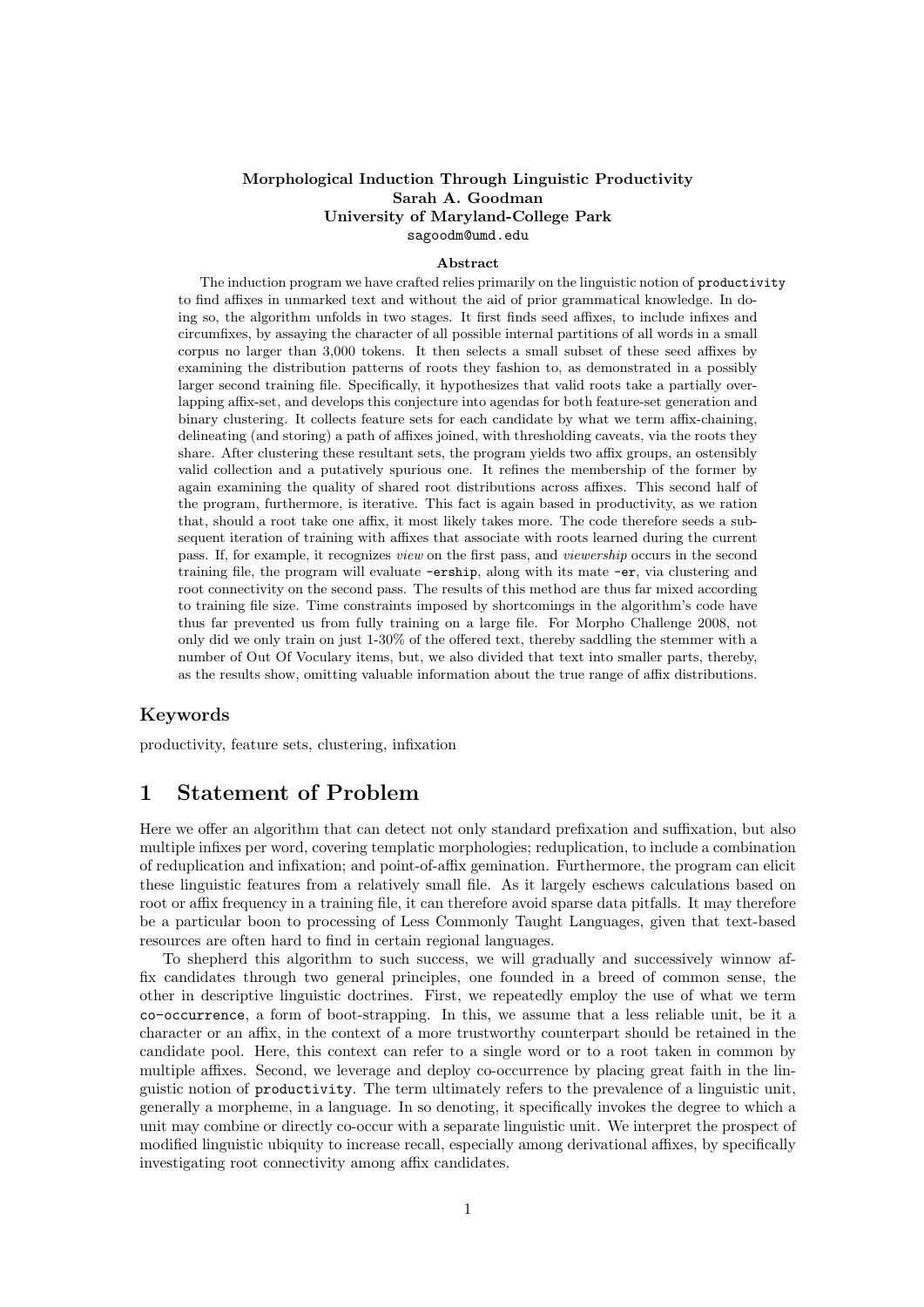# 2 Previous Work

Dasgupta and Ng (2007) develop a knowledge-free analyzer to parse Bengali by relying on perceived general principles of morphemic concatenation and root distribution, and they assess them by means of heuristics that concern frequency but mostly stop short of being probabilities.

Cavar  $et.$  al (2004) attempt an induction schema based on a combination of Dasgupta and Ng's seeding techniques to derive a weighted implementation of information theory metrics. The authors generate a seed list of morphemes substring matching and refine the resultant candidate list by incremental construction of a grammatical framework meant to dictate, or at least clarify, emergent patterns in the input.

Brent et. al (1995) and Goldsmith (2001) both practice Minimal Description Length and take the condensation of space quite seriously. Their programs find affixes based on how well they can shorten the training corpus by counting repeated endings and beginnings of words just one time. To ensure that each doesn't over-estimate the presence of affixes by this process, the method imposes a weight or penalty for each affix guessed, partially based upon its length.

Monson, et. al (2007) structure the backbone of their induction program to be what they term schemes, which are similar, if not identical to, Goldsmith's signatures. These consist of classes of affixes united by a set of roots that exhaustively take them. Each such scheme they arrange into a lattice network based upon parent-child relations. The authors then traverse this constructed network and target possible spurious classes based largely upon their lack of a parent-child stem ratio above a certain, variable threshold. They then engage in group agglomerative hierarchical clustering to further target valid members of the remaining schemes.

Bernhard (2005) and Dejean (1998) develop a means of segmentation based on word-internal character transition probabilities. Their concept is, in fact, the basis of Harris (1955), and both modern instantiations of the idea, perhaps as expected, vary slightly from each other. Dejean, for his part, uses a bootstrapping measure to boost the discovery or morphemes based upon patterns already heavily favored as correct. In Bernhard's conceptualization of the solution, transition probabilities are employed based upon substring incidence ratios.

Shortcomings of the above approaches include a requirement for large amounts of training data (Dasgupta and Ng; Cavar *et. al)*, increased memory accommodations (Monson *et al)*, low recall (MDL approaches; Dasgupta and Ng) and general over-reliance on mathematical technique at the expense of linguistic primacy (Brent and Goldsmith).

# 3 Generating Seed Affixes

The algorithm's first section is guided by two goals: first, we wish to produce infixes among prefixes and suffixes, and, second, we wish to yield multi- morphemic combinations of concatenative languages amid the sparse data given by smaller corpora. Here, the code generates what we'll call seed affixes. These are character sequences assigned a position relative to either the beginning or ending of a word and are selected based upon their frequency of occurrence in a relatively small file of approximately 3000 tokens.

The first step in this process is to take all possible internal partitions of every word in the seed file, which themselves sum to  $2^{word.length-1}$ . We call each resultant partition analysis a partition schema. Some of these schemas we then toss from consideration, both to manage memory allocation and, primarily, to downplay the significance and effect of such unigrams. As a rule, we omit any partition schema, such as any of the 16 listed in table 1, if the number of internal candidate morpheme breaks for a given word is greater than half the letters composing that word.

Potentially, each break in each schema represents a morpheme. We reduce this multitude in two stages. The first method examines the frequency of each positioned segment across partition schemas and yields two sets of 100 candidates, one set for potential prefixes and infixes and a second for suffixes and additional infixes. This task modifies the assessed prevalence of each segment according to a weight ratio it applies to each instance, dividing the longest word length in the seed corpus by the length of the word containing the segment being evaluated. Such a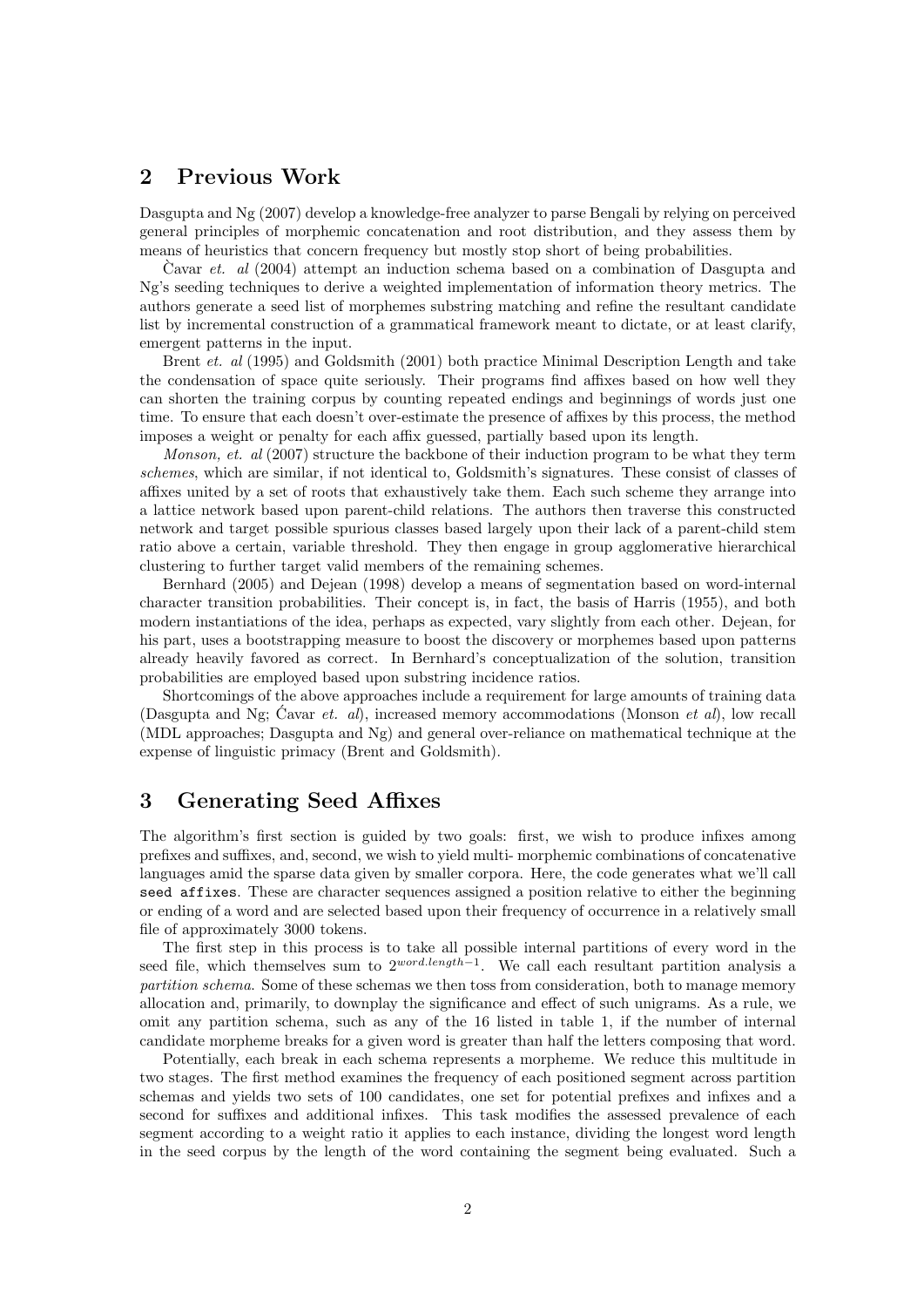| t iger            | t i ger         | $t\left \text{ig}\right $ er | tiger     |
|-------------------|-----------------|------------------------------|-----------|
| t[i]g er          | $t$   ige  $r$  | tiger                        | tiger     |
| tiger             | tig e r         | $\text{tilge} r$             | tiger     |
| $\text{ti} g e r$ | $t$   ig   e  r | t[i]ge r                     | t[i]g[e]r |

Table 1: All Possible Internal Partitions of tiger

| tiger       | tige r              | tig e r    | tig er  |
|-------------|---------------------|------------|---------|
| tiger       | $\text{tilge} r$    | tiger      | t liger |
| $t$ ige $r$ | $t\vert ig\vert er$ | $t[i]$ ger |         |

Table 2: All Retained Internal Partitions of tiger

measure avoids disproportionately overstating the effect of longer words in the seed file, which, by their nature, propagate a greater number of partition schemas. The second stage uses each list of 100 positioned segments to deliver all possible segmentations of the seed corpus. It then examines each (possibly competing) lexical analysis to derive a smaller set of candidates: those that that are the 15 most frequent segments and the less frequent segments that occur along side them in anyone analysis. This generally yields between 40-50 seed affix candidates.

The final step in seed affix generation involves taking all possible sequential or quasi-sequential combinations of the the top 15 affix candidates and their bootstrapped associates. This process covers, or, at least supplements, affix generation more languages that one might think, as the seed segments themselves are usually no longer than two characters. We can therefore derive the English affix ous from seed affixes  $s|\theta$  and oul 1. This combinatory process is even more important for polysynthetic languages. In these cases, individual morphemes can occur in multiple contexts of others, and, theoretically, the previous work done on partition schemas should discover these individual units separately. Taking their combinations, then, allows us to generate the range of concatenative manifestations that the particular language shows, even if only a fraction of them were present in the seed file.

### 4 Using a Trie

In order to assess the validity of the seed affix candidates and their possible combinations, we store contents of a second, usually larger, file into both a forwards and backwards trie. We chose a trie to winnow good from bad sequences for simple reasons of efficiency. Such a storage mechanism reduces memory load because it conflates stored values for words composed of identical sub-sequences. A trie also allows for relatively quick root recovery without reliance on regular expressions.

In addition to simply weeding out invalid or unattested candidate affixes, through simple book-keeping of sorts, the trie can also be used to learn affix candidates based on, or grown from, currently attested segments. This process is similar to the deduction structures of Harris (1955), which itself inspired Dejean (1998). Their system, like ours, functions on character succession options following a given segment that partially enumerates a word or words in a language. If the range of valid alphabetic options extending the sequence is above a certain threshold, it may signal a morpheme boundary. In our version, we admit extensions based both upon whether a ratio-metric is passed and upon whether the sequence has initiated a new branch in the trie. The latter method, in particular, allows supersets of unsuccessful subsequences to be retained. For example, the sequence me grown from the base affix nt may fail to meet the ratio specifications. but its follow-on sequence eme might not.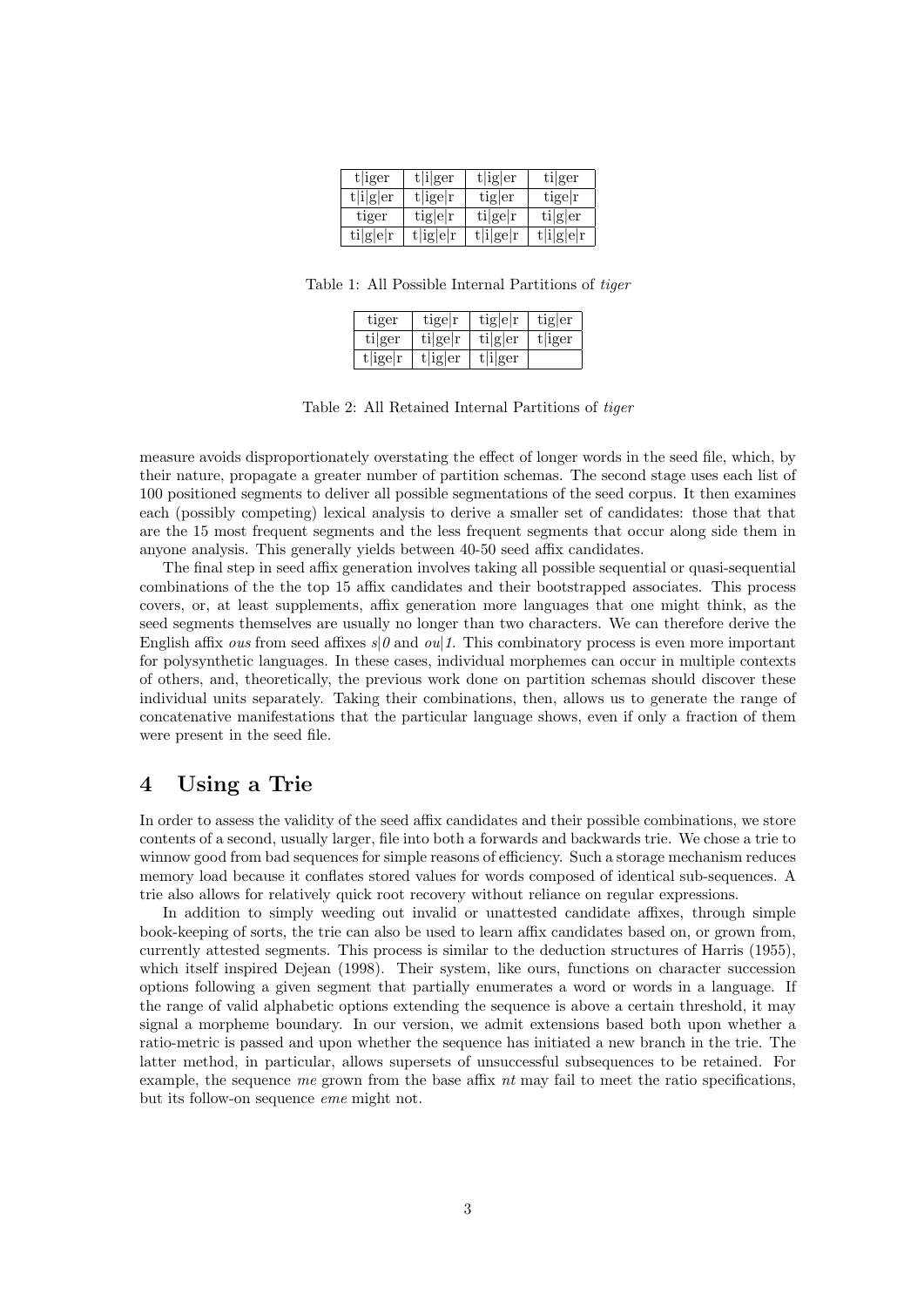| Rank | Segment                         | Score      | Rank | Segment               | Score | Rank | Segment                  | Score        |
|------|---------------------------------|------------|------|-----------------------|-------|------|--------------------------|--------------|
| 0.   | e 0                             | $\rm 0.35$ | 1.   | s 0                   | 0.31  | 2.   | e 1                      | $0.23\,$     |
| 3.   | d 0                             | 0.22       | 4.   | i 1                   | 0.20  | 5.   | a 1                      | 0.20         |
| 6.   | n 1                             | 0.20       | 7.   | y 0                   | 0.20  | 8.   | t 0                      | 0.19         |
| 9.   | n 0                             | 0.19       | 10.  | g 0                   | 0.18  | 0.   | ed 0                     | $\mathbf{1}$ |
| 1.   | $ng \vec{0}$                    | 0.96       | 2.   | ing 0                 | 0.85  | 3.   | er 0                     | .52          |
| 4.   | es 0                            | 0.50       | 5.   | $\Omega$  0           | 0.49  | 6.   | in 1                     | $0.49\,$     |
| 7.   | $\frac{1}{10}$                  | 0.36       | 8.   | nt 0                  | 0.36  | 9.   | all 0                    | $0.35\,$     |
| 10.  | $\frac{1}{1}$                   | 0.26       | 11.  | re 0                  | 0.25  | 12.  | re 2                     | 0.25         |
| 13.  | re 1                            | 0.25       | 14.  | le 0                  | 0.24  | 15.  | ry 0                     | 0.24         |
| 16.  | en 0                            | 0.24       | 17.  | $\lg 0$               | 0.23  | 18.  | ce 0                     | 0.23         |
| 19.  | te 0                            | 0.23       | 20.  | ent 0                 | 0.23  | 21.  | er 1                     | 0.22         |
| 22.  | $\frac{an}{1}$                  | 0.21       | 23.  | ar 1                  | 0.20  | 24.  | te 1                     | 0.19         |
| 25.  | ca 1                            | 0.19       | 26.  | 11 0                  | 0.19  | 27.  | $\frac{en}{1}$           | 0.19         |
| 28.  | ca 2                            | 0.19       | 29.  | $\Omega$  1           | 0.19  | 30.  | ve 0                     | 0.18         |
| 31.  | ty 0                            | 0.18       | 32.  | th 1                  | 0.16  | 33.  | $\overline{\text{ti}} 2$ | 0.16         |
| 34.  | $\overline{\mathrm{it}}\vert 1$ | 0.16       | 35.  | ts 0                  | 0.16  | 36.  | st 0                     | 0.15         |
| 37.  | $\mathrm{st} 2$                 | 0.15       | 38.  | $\cos\left 2\right $  | 0.15  | 39.  | $\frac{1}{2}$            | 0.14         |
| 40.  | $\frac{1}{1}$                   | 0.14       | 41.  | $\alpha$  1           | 0.13  | 42.  | he 1                     | 0.13         |
| 43.  | $\vert \text{in} \vert 2$       | 0.13       | 44.  | $\operatorname{all}1$ | 0.13  |      |                          |              |

Table 3: Final List of English Positioned Suffix Segments and Their Relative Scores

## 5 Using Root and Affix Distributions

The algorithm now separates good from bad affix candidates by utilizing two parallel vistas: the perspective of individual roots and the affix sets each takes, and the converse examination of individual affixes and the root sets each assumes. In this, it determines patterns of diverse reliability though co-occurrence. Specifically, the program assumes that valid roots take a partially overlapping set of affixes in common, and it creates two sets based upon this choice. It then utilizes set membership in conjunction with thresholding caveats to further extend validity assessments, such that, if there's evidence that affix  $\alpha$  is a true affix in a language, and affix  $\beta$  occurs on a subset of roots that  $\alpha$  does, then it takes steps to consider  $\beta$  a true affix as well.

### 5.1 Clean-Up Procedures

Before examining distribution patterns across the present set of roots and affixes, we potentially manipulate each slightly, either expanding them or over-writing them. First, many seed affix candidates resisted combination with other early induced units and are therefore somewhat short. While many of these may be correct, the pool is still largely incomplete. We expand the affix collection, then, to increase the overall membership and enhance the prospect of greater overlap in clustering, by taking a Maximum Likelihood Estimate (MLE) of root termination (for suffixes) or initiation (for prefixes) patterns for each root. Here, we consider up to the first or last three character and retain those extensions scoring above a certain threshold.

Secondly, our code looks for sequences of contiguous or non-contiguous reduplication between root and affix. This type of linguistic phenomenon must be addressed in our case as it evokes the same trepidation involving the hypothetical training pair stars and started. In this case, the training pair may be shops and shopping, where the root taking a both a valid and an invalid affix supports both guesses. In these cases, the algorithm changes the affix's repeated sequences to the cover symbol RR, for reduplication, or R, point of change gemination, if it can find other instances to apply the same revisions. If both planning and occurring exist in the training file, for instance, then the program creates an affix class of Ring. For the Tagalog pairs binabasa and sinasabi, the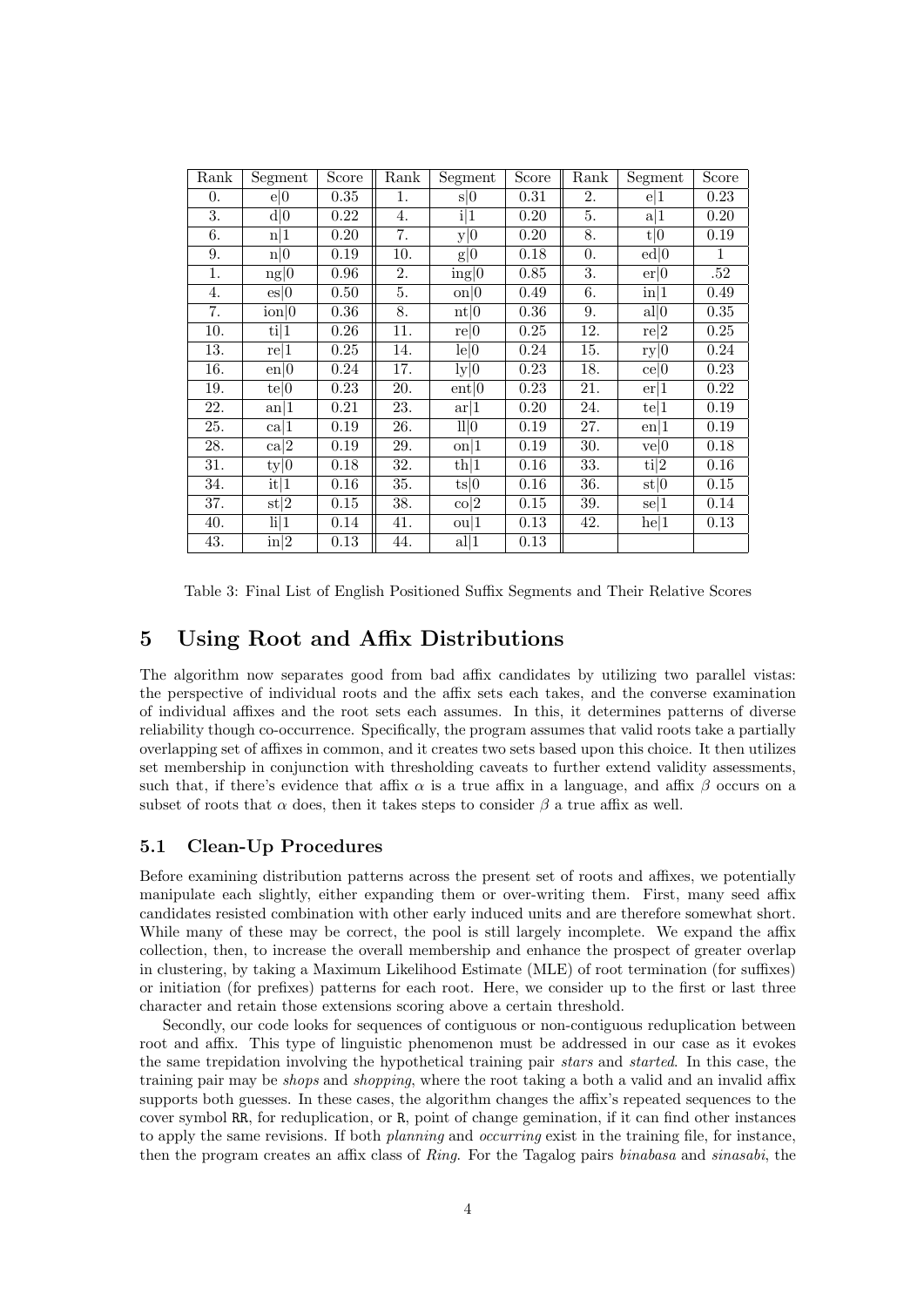program creates the affix class RinR and assigns it the roots basa and sabi.

#### 5.2 Feature Set Generation in Preparation for Binary Clusterization

We now develop feature sets based upon patterns of root co-occurrence. The backbone of this process is therefore root productivity, and it was selected for simple predictability. Valid roots in a language take a wider set of affixes in common than invalid roots, and, because of this, the expected outcome, largely borne out in test files, is that feature sets of valid affixes will show greater membership and a higher degree of content overlap. To produce feature sets that mimic this theory, we co-opt the notion that roots can take multiple affixes and enact that fact into a chain-based agenda. Specifically, for each base affix, we examine affixes with which it shares a common root and use these to potentially populate its feature set. We call these *degree-1 affixes*. Not content to leave a feature set at that, seeking instead to broaden internal similarity across sets, we further examine the root distribution patterns of the degree-1 affix. We now potentially add to the same set any affix that shares a root in common with a degree-1 candidate. Call these affixes degree-2 affixes.

For this desired result to be reliably wrought, thresholds must be in place to block incidental feature chaining. For instance, if *started* and *stars* both exist in the training file, then ted|0 is a potential degree-1 affix for base affix  $s|\theta$ , despite the later being valid and the former being less so. We therefore resort to measuring the incidence strength between a base and a degree-1 affix by tallying their root connectivity. We call this a primary threshold. In measuring the relatability between a base affix and a degree-2 affix, on the other hand, we examine the cardinality of the degree-1 population that lead us to the association. We must see a certain number of affixes that link  $s|\theta$  and ting| $\theta$  beyond simply ted| $\theta$ . We call this threshold a secondary threshold.

The exact values of both the primary and secondary thresholds depend on both the number of types in the test file and which application of feature set generation we find ourselves on. The feature chaining content is in fact run three times with three separate combinations of primary and secondary thresholds, with goal of each iteration to increase the size of a given feature set. The first run includes primary and secondary thresholds that are based on type count; if there are less than 1000 types in the corpus, both thresholds are 2, otherwise, they're .0015 times the number of types. The second application includes the same primary threshold, but a no secondary threshold. The second condition was voided under the assumption that primary thresholds serve as a gateway, and, if they're good enough, they should allow enough trusted content through to negate the use of further safeguards. Unfortunately, for many affixes, both valid and spurious, the primary threshold may be too high to allow most content to pass and many feature sets are left with only the base affix itself and potentially one other member. The third iteration targets only those affixes and instead dictates a primary threshold reduced by half, to be a minimum of 2, and no secondary threshold.

#### 5.3 Binary Clusterization

We next engage in binary clusterization, using affix-populated feature-sets to define a group of valid affixes against a group of, potentially, spurious choices. Grouping as such punctuates each of the three applications of feature set generation. We define therefore sets, then seek to define groups based upon those sets. Furthermore, we carry over results from previous groupings to subsequent applications; the first clustering iteration yields two clusters, while the second two rounds, making use of increasingly expanded feature sets, grows the content of each. During this process, we also avoid repetition of competent categorization. Affixes admitted to a group during one round of categorization are invisible to subsequent feature-set generation and grouping exercises.

Seeding both groups of affixes amounts to an  $O(n^2)$  activity. We probe all possible pairs of feature sets for non-normalized, incomplete content overlap, ignoring feature sets of two items or less, which generally belong to spurious bases.<sup>1</sup>. The pair of sets showing the highest overlap

 $1By$  incomplete, we mean we do not consider two feature sets that are identical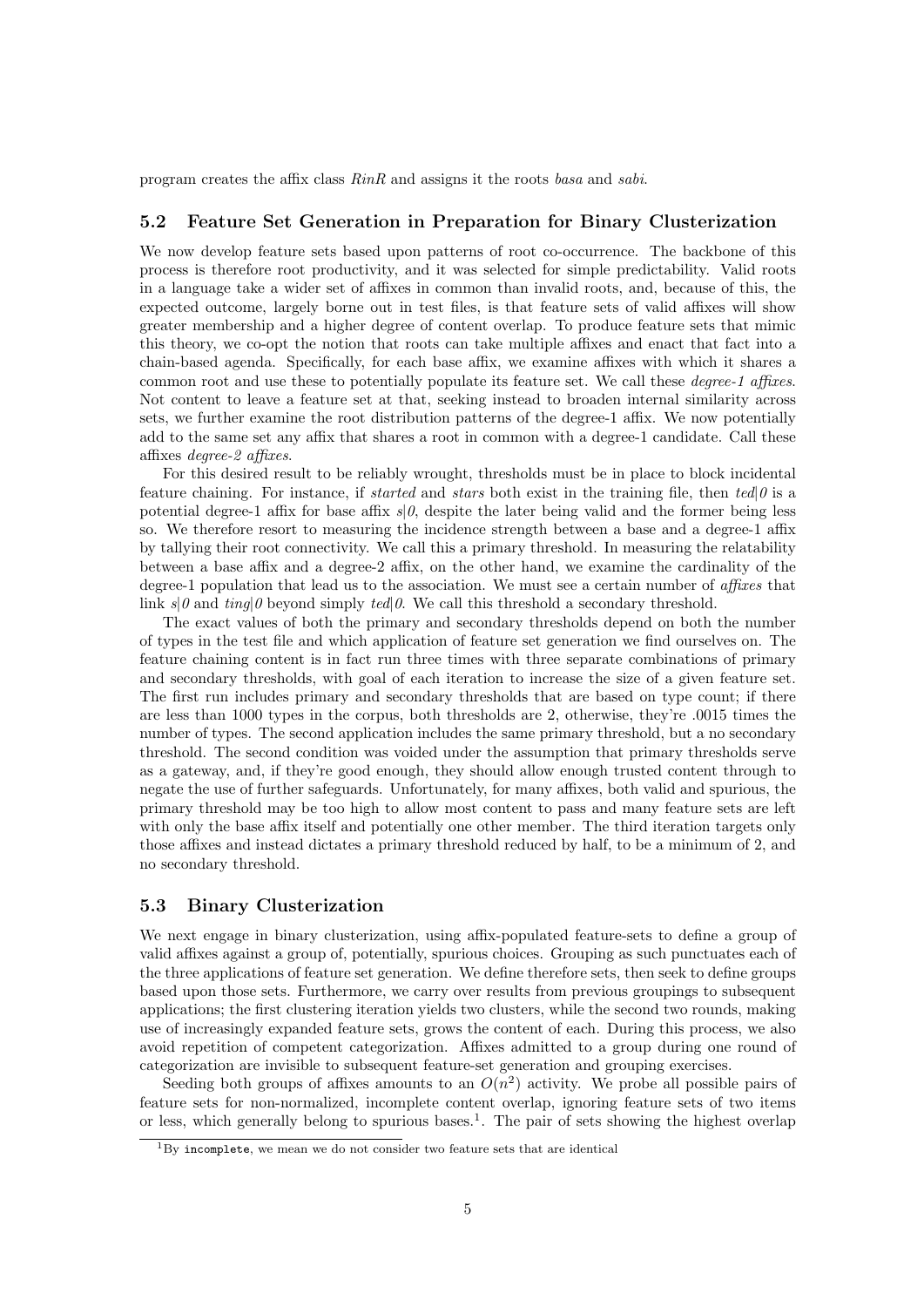| Based Affix                | Feature Set                                                                                                                                                                                                                                                                                                                                                                                                                                                |
|----------------------------|------------------------------------------------------------------------------------------------------------------------------------------------------------------------------------------------------------------------------------------------------------------------------------------------------------------------------------------------------------------------------------------------------------------------------------------------------------|
| ed 0                       | ed 0 ers 0 ive 0 Re 1 al 0 ory 0 es 0 ion 0 eR 0 able 0 ions 0 ing 0 e 0 s 0 ation 0                                                                                                                                                                                                                                                                                                                                                                       |
| ing 0                      | $er 0 \text{ ed} 0 \text{ ive} 0 \text{ ers} 0 \text{ Re} 1 \text{ or }  0 \text{ ion} 0 \text{ es} 0 \text{ eR} 0 \text{ able} 0 \text{ ing} 0 \text{ e} 0 \text{ s} 0$                                                                                                                                                                                                                                                                                   |
| e 0                        | ed 0 Re 1 al 0 es 0 eR 0 ion 0 ely 0 e 0 ing 0 s 0 ation 0                                                                                                                                                                                                                                                                                                                                                                                                 |
| t 0                        | ts 0 ce 0 ting 0 ted 0 tR 0 tion 0 t 0                                                                                                                                                                                                                                                                                                                                                                                                                     |
| s 0                        | ed $ 0 \text{ ers} 0 \text{ ing} 0 \text{ Ring} 0 \text{ s} 0 \text{ d} 0$                                                                                                                                                                                                                                                                                                                                                                                 |
| $\overline{\text{tion}} 0$ | ting   0 ted   0 te   0 t   0 tion   0 tions   0                                                                                                                                                                                                                                                                                                                                                                                                           |
| ers 0                      | ed $ 0 \text{ er} 0 \text{ ers} 0 \text{ ing} 0 \text{ s} 0$                                                                                                                                                                                                                                                                                                                                                                                               |
| $\text{ting}  0$           | $ts 0 \tted 0 \tting 0 \tion 0 \t t 0$                                                                                                                                                                                                                                                                                                                                                                                                                     |
| ation 0                    | ated $ 0 \text{ ed} 0 \text{ ations} 0 \text{ e} 0 \text{ ation} 0$                                                                                                                                                                                                                                                                                                                                                                                        |
| ted 0                      | ting $0 \text{ } \text{ } \text{ } \text{ } \text{ } 0 \text{ } \text{ } \text{ } \text{ } \text{ } \text{ } 0 \text{ } \text{ } \text{ } \text{ } 10 \text{ } \text{ } \text{ } \text{ } \text{ } \text{ } 10 \text{ } \text{ } \text{ } \text{ } 10 \text{ } \text{ } \text{ } 10 \text{ } \text{ } 10 \text{ } \text{ } 10 \text{ } \text{ } 10 \text{ } \text{ } 10 \text{ } \text{ } 10 \text{ } \text{ } 10 \text{ } \text{ } 10 \text{ } \text{ } $ |
| d 0                        | ding $ 0 \text{ rs} 0 \text{ s} 0 \text{ ds} 0 \text{ d} 0$                                                                                                                                                                                                                                                                                                                                                                                                |
| $\overline{\text{ion}} 0$  | ed $ 0 \text{ ion} 0 \text{ ions} 0 \text{ ing} 0 e 0$                                                                                                                                                                                                                                                                                                                                                                                                     |
| eR 0                       | ed $ 0 \text{ eR} 0 \text{ ing} 0 \text{ e} 0 \text{ Re} 1$                                                                                                                                                                                                                                                                                                                                                                                                |
| nt 0                       | nt $ 0 \text{ nce} 0 \text{ nts} 0 \text{ ntly} 0$                                                                                                                                                                                                                                                                                                                                                                                                         |
| $\text{on}  0$             | ve $ 0 \overline{\text{ons}} 0 \text{ on} 0 \text{ ng} 0$                                                                                                                                                                                                                                                                                                                                                                                                  |
| st 0                       | $st 0 \text{ sts} 0$                                                                                                                                                                                                                                                                                                                                                                                                                                       |

Table 4: Sample of First Round of Affix Chaining During the Last Training Iteration of an 39,000 Word English File

initiates the valid group of affixes. The group of invalid affixes initiates as the feature set pair showing the highest internal similarity without demonstrating any coordination with what has become the valid feature set group. That is, at such a point in time, the valid and invalid affix groups are completely distinct in content.

With these two groups in hand, we then begin the process of expanding each through a comparison with each of the remaining unclassified feature sets. We again hunt for content overlap, here, however, normalizing it by the category's total membership. If a feature set's similarity score is greater than .8, it is immediately absorbed; if not, it is set aside until all feature sets have been assessed for classification candidacy. At the end of each such evaluation cycle, we absorb only the highest scoring unclassified feature set as measured against each group.

#### 5.4 Assessment of Membership of Cluster

Next, we massage the membership of the now-filled valid group of affixes, growing it or shrinking it based on degrees of co-occurrence relationships. The idea here is to correct threshold errors pertaining to feature set generation.

To gather such evidence, we examine each affix candidate's productivity, assessing it in terms of both select roots and related affixes. That is, for every affix still in consideration, we tally both the number of co-occurrence associates numbering among the members of the valid affix group and their associated roots. In this, we see how patterns of affixes recommend each other and how fervently they do so. There are two caveats to such an aim. First, we wish to impair invalid affixes from iteratively supporting further invalid affixes. Therefore, in course of tally, we verify that at least one associate belongs to a specially reduced subset of the valid affix group. This portion of members are those classified during the first iteration of the clustering module. The second caveat is one in which we discount any associate that's a sequential subset of a longer group member that could also apply to the shared root. For example, if  $d|0$  is up for consideration, and its co-occurrence associate is  $s/\theta$  via the shared root *stage*, we refrain from increasing  $d/\theta$ 's tally of supporting evidential affixes because  $es|0$  could also characterize a truncated version of the same root candidate.

With this number in hand, establish two separate sets of criteria, one for members of the valid affix group whose current membership we're scrutinzing, another out-of-group membership seeking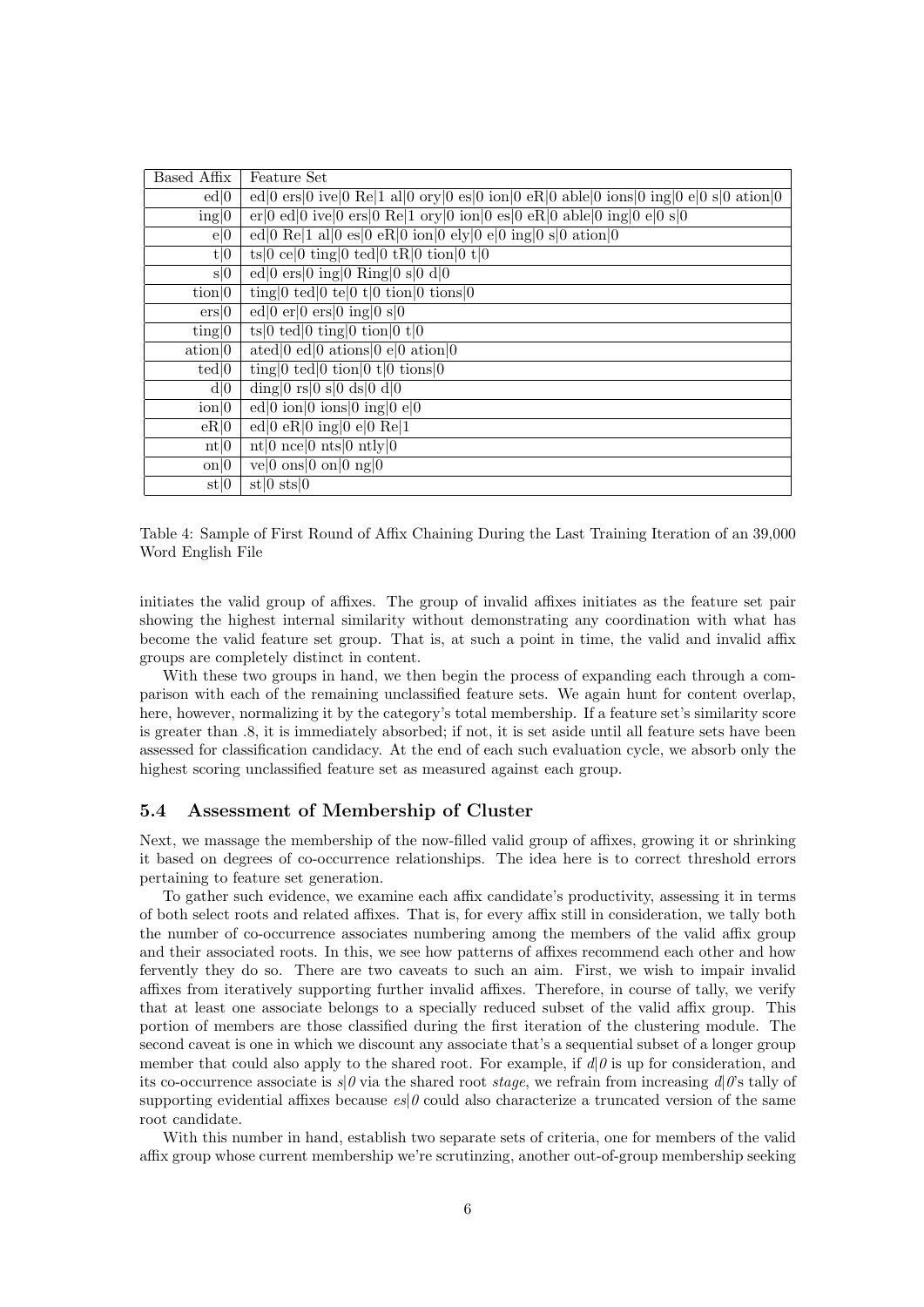#### admittance.

- 1. For member of the valid affix group, retain the affix if:
	- (a) The number of roots it shares with co-occurrence associates from the valid group exceeds 8% of all the roots it takes
	- (b) The affix splits at least 1 root between itself and co-occurrence associates from the valid group AND any of the following
	- (c) The number of roots it shares with affix associates from the valid group are are at least of a certain threshold, set to be 2 for files numbering less than 4000 types and .0005% of the types for files larger OR
	- (d) Its co-occurrence associates from the reliable subset of the valid group number greater than 33% of its co-occurrence associates from the entire valid group OR
	- (e) The number of co-occurrence associates from the reliable subset of the valid group are at least 75% of the total number of affixes composing the reliable subset of the valid group OR
	- (f) Its number of shared roots are 75% of the total number of roots it takes
- 2. For a member outside the valid affix group, admit the affix if:
	- (a) The number of its roots demonstrating co-occurrence associates among the valid group is 20% of all the roots it takes AND
	- (b) Its co-occurrence associates from the reliable subset of the valid group number greater than 33% of its co-occurrence associates from the entire valid group OR
	- (c) Its number of shared roots are 75% of the total number of roots it takes

To strike an appropriate and respectable F-score, we employ one last measure involving previously described modules. We harvest the affixes having survived filtering and pass them as arguments to the affix-chaining subroutine. In doing so, we seek to assess connections or recommendations yielded by what we assume to be a reliable set of affix candidates. Such a strategy marks a return to the hypothesis informing this algorithmic production: valid roots are more productive than invalid roots and the affixes they take cross paths in their distribution. Based upon such conjecture, we therefore expect to see certain repetitions across these new feature-sets/affix chains.

### 6 Stemming

Once we have a list of presumed affixes in a language, or, at least, a sample thereof, we use it to truncate presumably inflected text. The stemming procedure we employ to this end is quite simple, and is one in which we strip the longest lexical sequence matching an affix. Therefore, for example, if our inducer surmised both  $s|\theta$  and  $es|\theta$  were inflections in English, and the stemmer were presented with *churches*, it would then produce *church* rather than *churche*.

Furthermore, for languages that have the possibility of taking circumfixes, we first stem applicable suffixes, take the resulting foreshortened lexical items, and pass them to the same procedures to evaluate for the presence of prefixes. If a lexical item is found to not have an applicable suffix, the word is transfered as-is to the prefix-stemming component.

Additionally, as a matter of typological practicality, we furthermore place an order of importance on infixation versus traditional word-boundary affixation. As fewer languages demonstrate infixation, we keep a stemmed analysis showing the phenomenon only if the same word does not allow for a match to a traditional affix. Therefore, for example, if both  $in|\theta$  and  $inq|\theta$  appeared on the list of induced affixes to be stemmed in English, then we would retain talk  $+$  ing 0 over talkg  $+$  in | 1.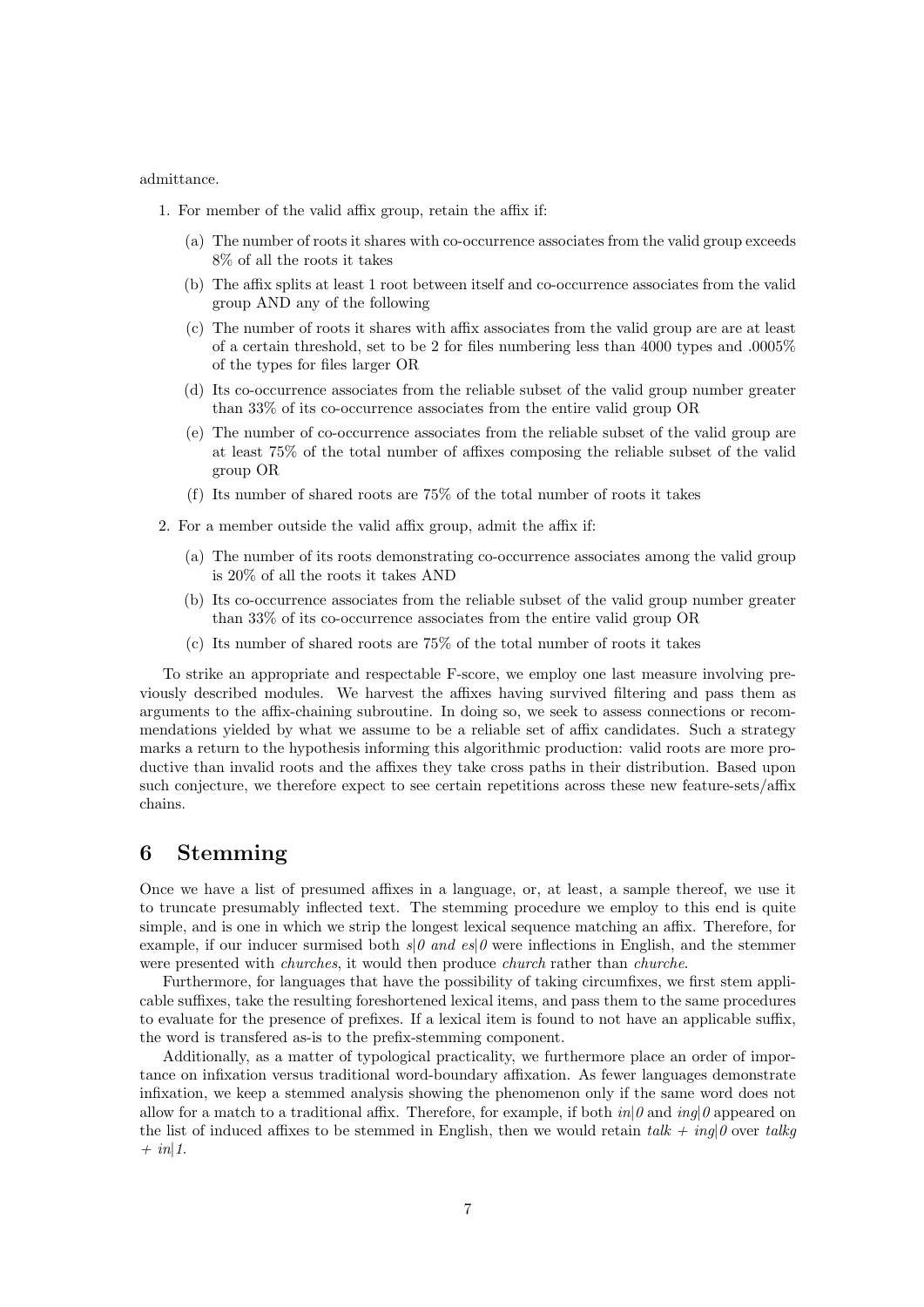|        | $\overline{\text{Method}}$   Affix Carry- | Fourth Affix |
|--------|-------------------------------------------|--------------|
|        | Be-<br>Over                               | Chaining     |
|        | tween Itera-                              |              |
|        | tions                                     |              |
|        | No                                        | Yes          |
| В      | Yes                                       | Yes          |
| $\cap$ | Nο                                        | $N_{\Omega}$ |

The simplicity of the procedure does yield problems, however. The stemmer has no way of knowing when not to stem candidates that are in fact false matches. For example, if  $s|\theta$  is on the final suffix list for English, and discuss is an incoming word, then the former will incorrectly truncate the latter to discus, even though the word as passed was itself a complete root. To guard against some mistakes of this ilk, we have instituted as rule that no resulting root can be less than 3 characters. While this does not ameliorate the case of discuss, it does amend possibly otherwise frequent missteps. In English, for example, the means guarantees that is not reduced to the single character i.

Lastly, our stemmer does not yet handle reduplication in the way that our inducer does. In this case, the former program cannot precisely identify purely reduplicated material without the aid of the latter's detection module. Solving this problem as indicated would increase both precision and recall but could severely restrict run-time lexical truncation. This does, however, remain a point for future investigation.

## 7 Evaluation

### 7.1 Some Options

For each of the three methods, A, B and C, we also introduced three further parameters. The first was removing infixing from consideration; the second was eliminating the MLE-based extension of affix candidates; and the third was allowing suffix training runs to influence prefix selection, which we have termed co-information.

| File Name                 | Type Count | Token Count |
|---------------------------|------------|-------------|
| English2.txt              | 1,359      | 4.222       |
| English 4.txt             | 4,783      | 39,406      |
| English <sub>5</sub> .txt | 3.872      | 17.067      |

Table 5: Small English File Names and Type Counts

### 7.2 The Downside of Productivity

One may notice the clear disparity in results on our home-grown, small files of English newswire and those provided by Morpho Challenge. We attribute this divergence in file size as coupled with poor program execution. The program uses both nested loops to generate feature sets as well as string comparison functions to evaluate the content overlap of those sets. This construction caused no concern on the small files that we were experimenting with, and training could be accomplished in minutes. However, these such alogrithmic features don't lend themselves to linear training time, and we therefore encountered problems when attempting to punctually absorb patterns from even files as large as 200,000 words.

To amend the circumstances, we decided not only to train on a fraction of the data, but to also subdivide that fraction and treat each resulting sub-set of data as an entirely distinct training pass.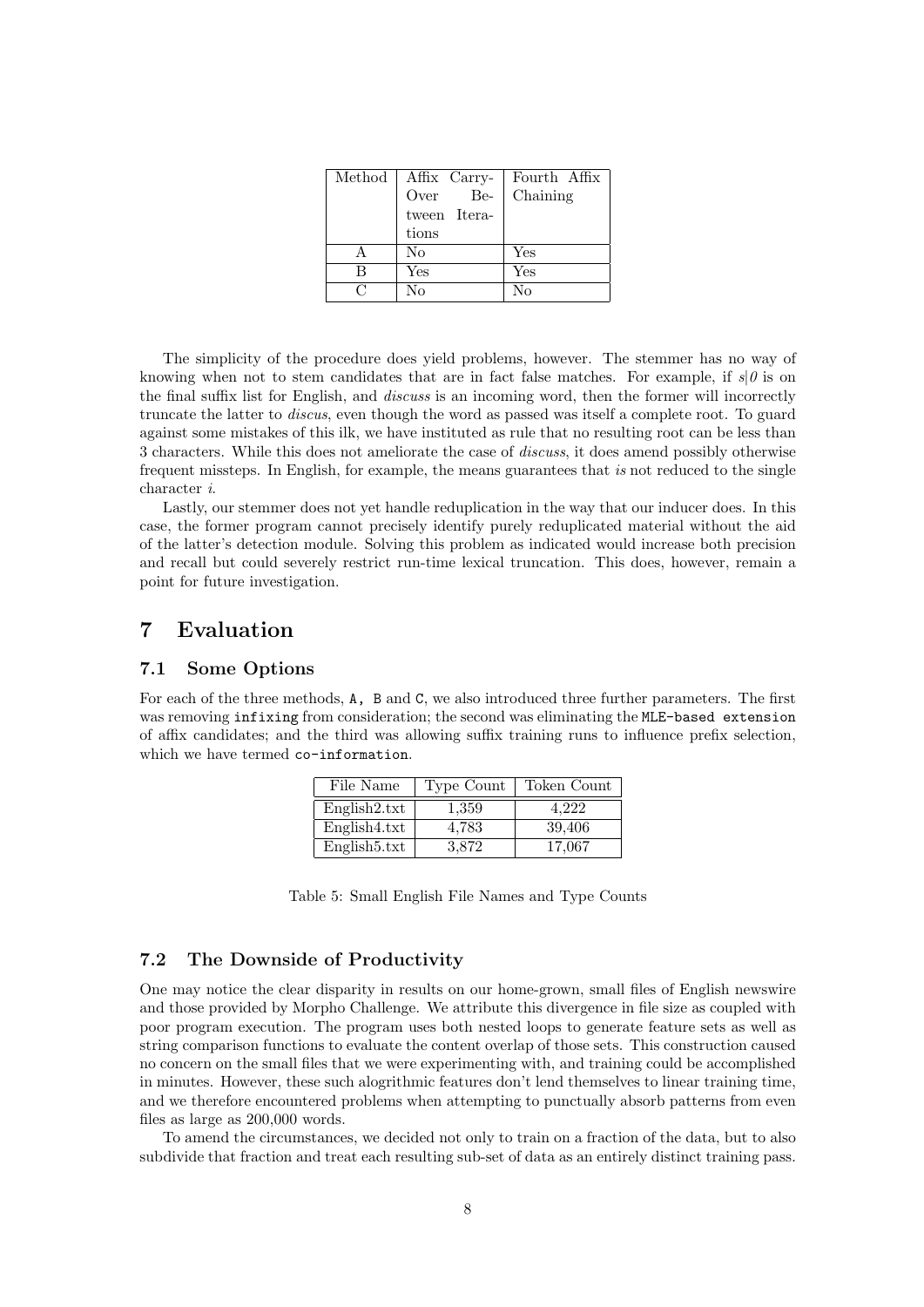| Method   | File Name     | <b>Infixing</b>      | MLE            | $Co\text{-}\mathrm{inform}$ | Precision | Recall | Harmonic |
|----------|---------------|----------------------|----------------|-----------------------------|-----------|--------|----------|
|          |               |                      | $Ex-$          |                             |           |        | Mean     |
|          |               |                      | ten-           |                             |           |        |          |
|          |               |                      | sion           |                             |           |        |          |
|          | English2.txt  | Yes                  | Yes            | N <sub>o</sub>              | .83       | .48    | .61      |
| Method A | English 4.txt | $\operatorname{Yes}$ | N <sub>0</sub> | N <sub>o</sub>              | .73       | .50    | .59      |
|          |               | No                   | No             | No                          | .77       | .48    | .59      |
|          | English2.txt  | No                   | No             | N <sub>o</sub>              | .62       | .62    | .62      |
| Method B | English 4.txt | $\operatorname{Yes}$ | N <sub>0</sub> | N <sub>o</sub>              | .75       | .50    | .60      |
|          |               | No                   | No             | N <sub>o</sub>              | .77       | .49    | .60      |
| Method C | English2.txt  | Yes                  | Yes            | N <sub>o</sub>              | .94       | .29    | .44      |
|          | English 4.txt | No                   | N <sub>o</sub> | No                          | .79       | .48    | .60      |

Table 6: High Scores for Three Methods Across Three Parameters for Two Small Files of English

| Method   | MLE | Words Trained                 | Precision | Recall | Harmonic Mean |
|----------|-----|-------------------------------|-----------|--------|---------------|
| Method A | Yes | $4,950,000(5\%)$              | .66       | .16    | .25.76        |
| Method B | Yes | $7,450,000(9\%)$              | .66       | .17    | .26           |
|          | No  | $\overline{25,750,000(33\%)}$ | .61       | .17    | .26           |
| Method C | Yes | 19,150,000(25%)               | .58       | .16    | .25           |
|          | No  | $24,900,000(32\%)$            | .63       | .16    | .25           |

Table 7: Scores For Three Methods With Partial Training on the Morpho Challenge 2008 English Corpus

Doing so, we believed, would prevent a burdensome amount of roots and affixes from accruing and therefore limit the cycles of both loops and string-compare functions. Such an assumption was likely born out, as this step managed run-time quite well. It did, however, damage recall more than we expected. The drop in scores, we believe was the exclusive result of data segmentation more so than incomplete examination, as recall remained relatively constant between runs examining 5% of the data to those that examined 6 times as much. Data segmentation is a reliable culprit, in fact, because it ultimately undercut the linguistic productivity represented across the whole corpus. A critical amount of affix connectivity crucial for the development of robust feature set was simply wiped out, in that each run was not informed with the root results of previously processed sub-files. Therefore, a fair amount of valid affixes were not included in the final set of induced sequences given that their distribution was small in scope relative to the training file they found themselves in.

We are currently experimenting with methods to better and more efficiently train on larger files. For one, we are attempting to develop affix feature sets contemporaneously during the triebased affix and root recovery. This measure involves dual use of both forwards and backwards tries, as, once a root sequence is recovered, it is placed in a reverse trie to guide the recovery of its associated (degree-one) affixes. This process therefore supplants reliance on for-loops nested up to between 3-5 iterative depths. Second, we are weening the code off a preponderance of stringcompare functions. We are drafting a new categorization module that stores both the valid and invalid affix groups in separate tries; it therefore tabulates content overlap between each cluster and a candidate feature set by using depth-first search to result in an end-of-affix marker. We are alternately drafting a technique to encode each affix as a number, as comparing integers is quicker than comparing strings. Finally, we are reducing the value of  $n$  when attempting to assay the depth feature-set overlap across all pairs. Figuring that sets closer in total membership cardinality show more non-normalized overlap than those sets which are diverse in size, we only compare sets that are the most populous.